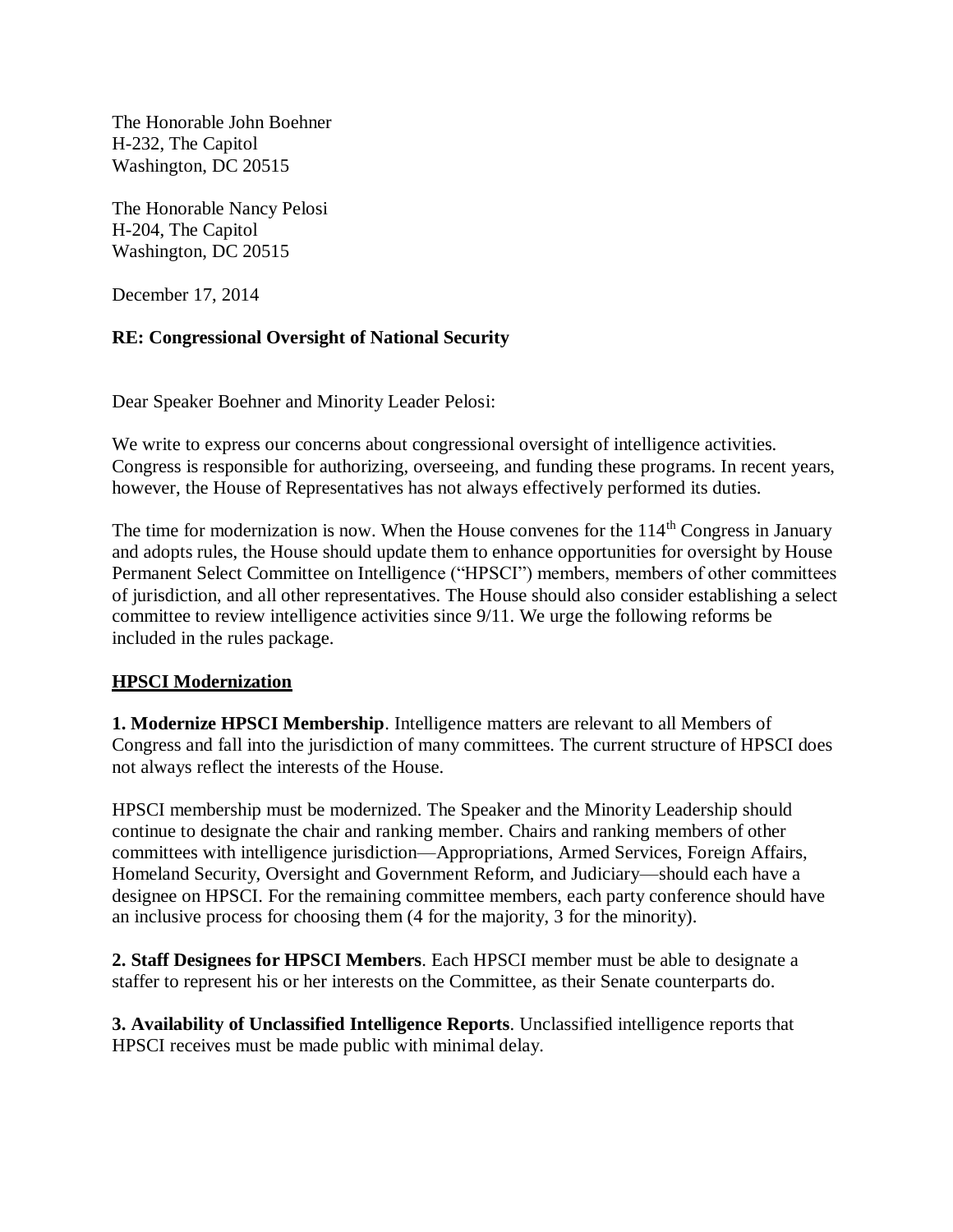**4. Improve Responsiveness to House Membership**. HPSCI must quickly and transparently respond to Member requests for information or meetings. Information in HPSCI's custody must be available to House Members and cleared staff upon request unless restricted by statute. HPSCI must respect Members' constitutional prerogatives, provide an opportunity for Members to be heard, and provide a full accounting of votes on Member access to information.

**5. Increase HPSCI Transparency**. HPSCI must increase transparency while protecting secret information. We recommend it:

- Notify Members of the House of the subject and witnesses for upcoming closed hearings, and make that information public unless it would cause significant, articulable harm;
- Provide public notice of markups and promptly release text and amendments unless classified;
- Give Members sufficient notice of classified briefings;
- Conduct prompt declassification reviews of closed session transcripts and publish them;
- Permit HPSCI staff to discuss committee procedures, but not substance, without prior authorization;
- Publish current and historical information on committee activities online;
- Ensure the executive branch provides all requested information;
- Permit Members and staff to keep notes from briefings on classified matters in a secure but easily accessible location;
- Permit Members and staff to discuss the substance of closed hearings with other cleared Members and staff in secure locations. HPSCI should be notified when classified matters are discussed.

## **Empower All Members of Congress**

**1. Member Access to Executive Branch Communications**. Communications from the executive branch must be available to all Members unless the sender explicitly indicates otherwise.

**2. Discussion of Public Information**. Members of Congress must be able to access, review, and publicly discuss materials already available to the public, even if deemed classified by the executive branch, without fear of reprimand by the Ethics Committee. If the executive branch does not acknowledge the materials as official, however, Members may be required to indicate the material has not been authenticated.

**3. Provide Members with Sufficient Staff Assistance**. All Members must be allowed one staff member with Top Secret/Special Compartmented Information (TS/SCI) clearance to attend briefings on behalf of and to provide counsel to the Member. Members need informed staff to be able to conduct proper oversight. Staffers must first be vetted, of course, in a timely fashion.

**4. Congressional Option for Whistleblowers**. Federal employees and contractors who blow the whistle must be able to speak to any Members of Congress or staff designee without fear of reprisal.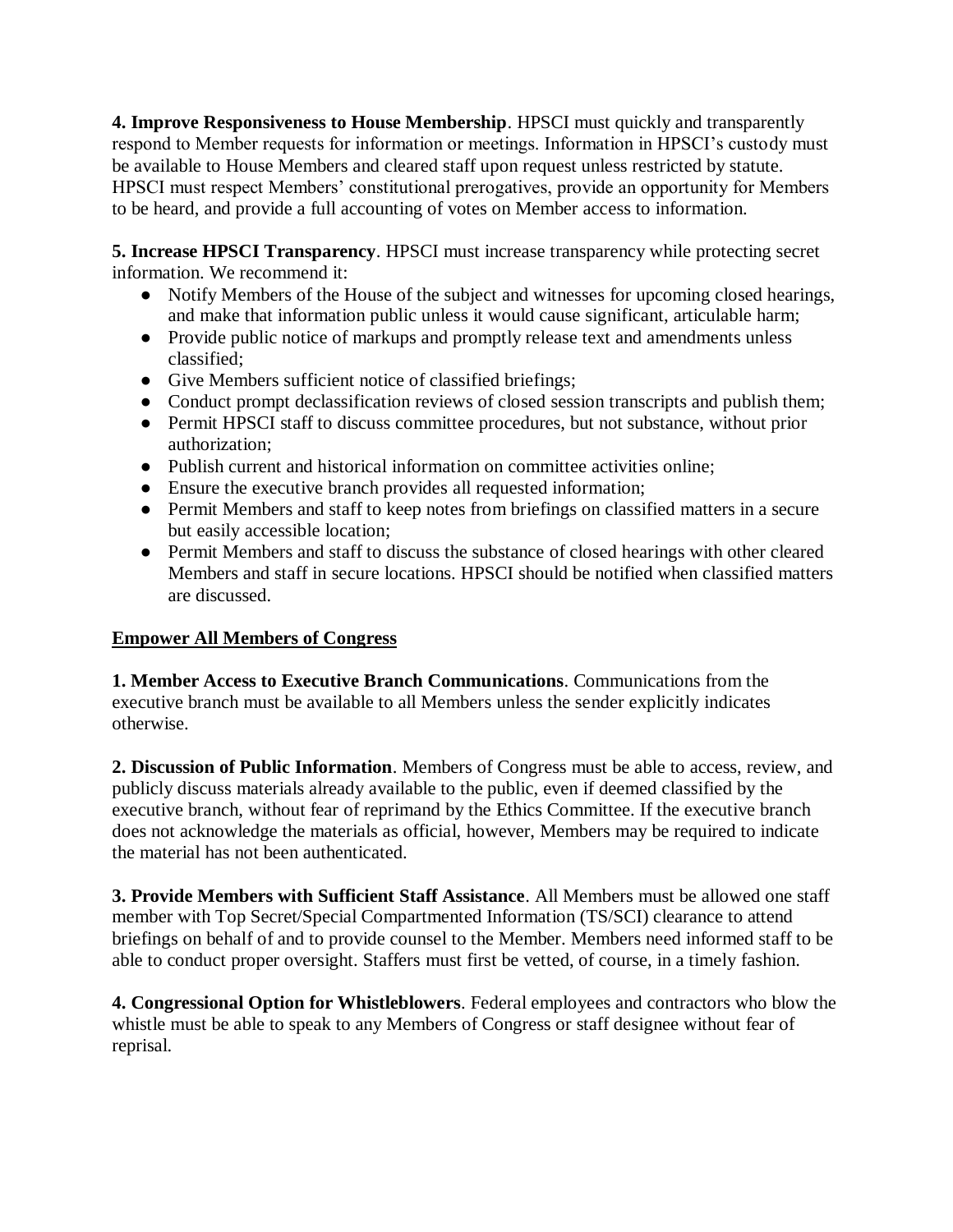**5. Improve Training for Members and Staff**. Members and staff must be able to access training for handling classified information and on conducting effective congressional oversight of classified matters.

In addition to the above reforms, we urge you to consider establishing a distinct, broad-based review of the activities of the Intelligence Community since 9/11, modeled after the 9-11 Commission or the United States Senate Select Committee to Study Governmental Operations with Respect to Intelligence Committees.

Background information on our recommendations are available in the white paper *Congressional Oversight of National Security: Reform Agenda*, published contemporaneously with this letter.

Thank you for your service to our nation and for your attention to our request. We welcome the opportunity to discuss this with you further. Please contact Daniel Schuman, policy director, Citizens for Responsibility and Ethics in Washington (CREW), at 202-759-4926 or dschuman@citizensforethics.org; Zach Graves, policy fellow, R Street, at 202-525-5717 or zgraves@rstreet.org, or Sean Vitka, federal policy manager, the Sunlight Foundation, at 202- 742-1520 or svitka@sunlightfoundation.com.

Sincerely,

Access Bill of Rights Defense Committee Brennan Center for Justice at New York University School of Law Center for Arms Control and Non-Proliferation Center for Democracy and Technology Center for Effective Government Center for Financial Privacy and Human Rights Citizens for Responsibility and Ethics in Washington (CREW) Competitive Enterprise Institute Computer & Communications Industry Association Constitutional Alliance Council for a Livable World CREDO Mobile Defending Dissent Foundation Demand Progress Electronic Frontier Foundation Electronic Privacy Information Center Fight for the Future Government Accountability Project International Association of Whistleblowers Just Foreign Policy Liberty Coalition Media Alliance National Priorities Project